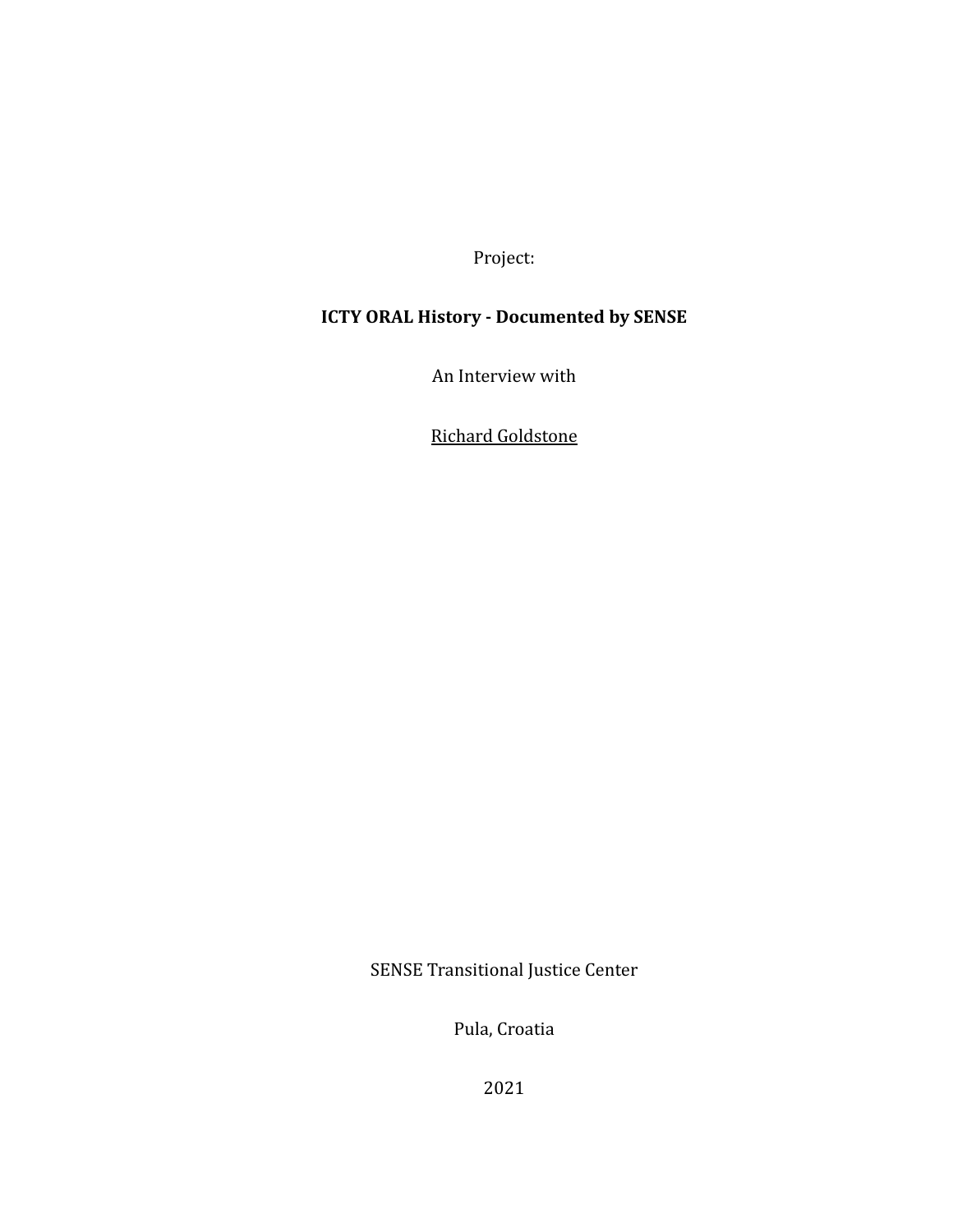Interviewee: Richard Goldstone (RG) Interviewer: Mirko Klarin (MK) Location: Oxford, England Date: 27 July 2003

Richard Goldstone, the first ICTY Chief Prosecutor (1994-1996), in a July 2003 interview, speaks about the difficulties the court faced at its inception, the first indictments, and the lack of political will of the major powers arrest war crimes indictees.

RG: When I arrived at the Tribunal in the middle of August of 1994 the future of the Tribunal looked bleak. Many people had written it off as a failure. It had already been set up 15 months before. It took 15 months to get a prosecutor and even well-wishers and supporters of the Tribunal were pessimistic. They thought that the major powers had abandoned the Tribunal. There were 11 angry, frustrated judges who had no work being prepared, had spent a lot of time preparing the Rules of procedure and evidence and there was no work being prepared. So, it was a great deal of gloom and pessimism when I arrived. So, when I look back now, ten years later, it's with a great deal of satisfaction that the Tribunal has been the success it has. It's a working court, it's busy, it's had a number of trials and successful trials and that's a matter for great satisfaction.

MK: But when you left the Tribunal two years later, in early autumn 1996, you didn't sound very optimistic. You sounded very critical, you accused the international community, the founding fathers, big powers, of cowardice and double standards and you warned that the Tribunal may be a failure.

RG: When I left there was only Tadić. The prison of the Tribunal was still virtually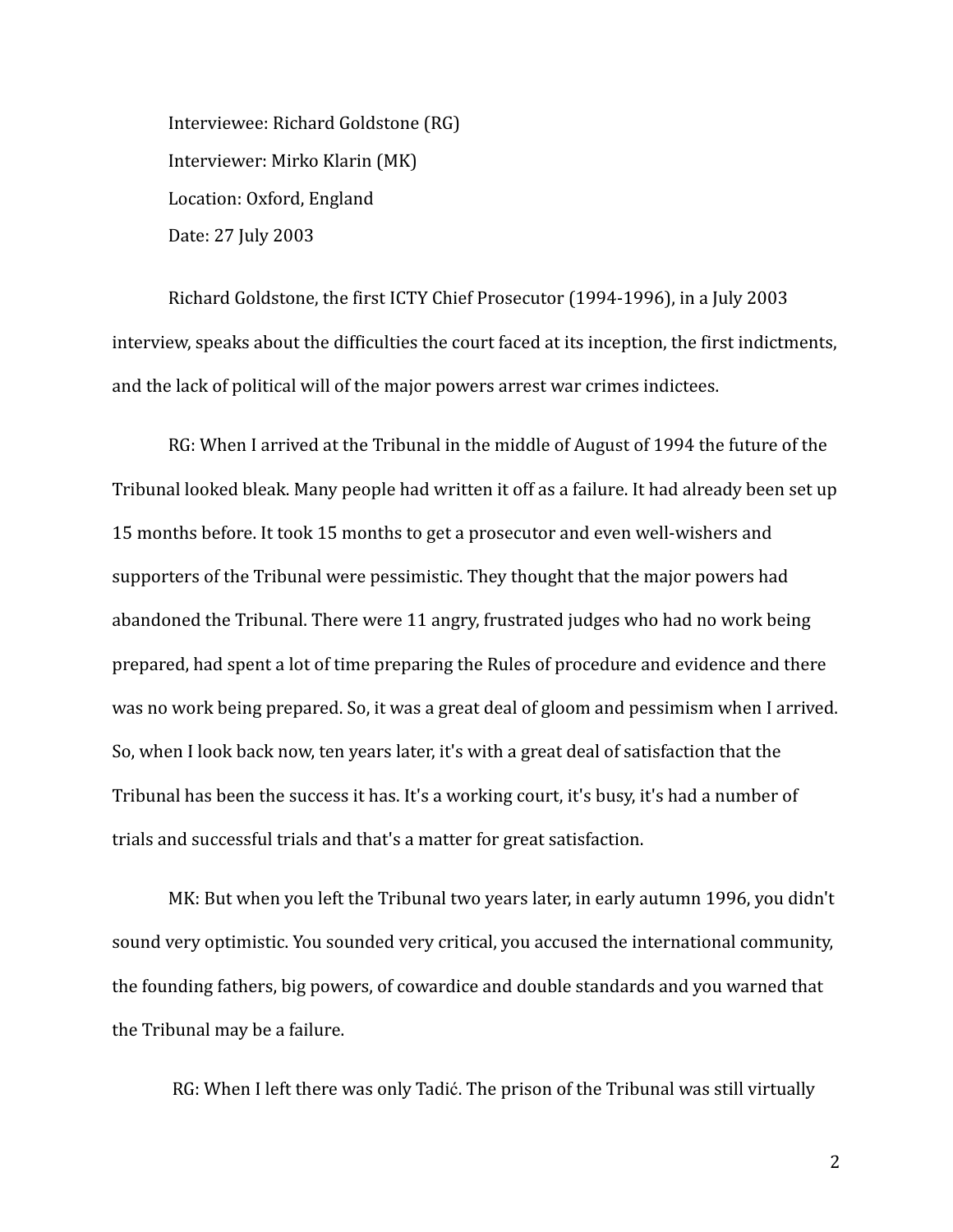empty. Many indictments had been issued, including Karadžić and Mladić, and people were not being arrested. Indicted war criminals were walking around and driving freely in the former Yugoslavia, even in the towns where they committed their crimes. From the point of view of the victims, they felt let down. The Tribunal was set up for them. And the major powers, particularly the NATO powers, were not prepared to risk a single injury to go and arrest war criminals like Karadžić and Mladić.

That's what I was told by the military people in the Pentagon, not the people in the field. The attitude that I found by the senior politicians and the senior military people, particularly in Washington DC in 1995, was that they were not prepared to risk injuries and let alone lives of their soldiers in consequence of arrests of war criminals. They made it clear they weren't so concerned about the arrests. They were concerned about the consequences. They were concerned that hand grenades could be thrown into American barracks, that American soldiers or politicians could be taken hostage. That was their main concern. And I conceded - of course, there was a danger if you go and arrest somebody like Mladić in the former Yugoslavia. He had many people who regarded him as a hero. The same applies to Karadžić. And there could have been consequences. But from my perspective, the United States and the other NATO countries were responsible for setting up the Tribunal and if they took it seriously it was their job to ensure that the people indicted by the Tribunal were apprehended, were arrested, and brought to the Tribunal, even if there was a risk. That's what soldiers are there for.

When I had discussions with political leaders, in particular, I remember with the Secretary of Defense William Perry in the United States in Washington DC, I used the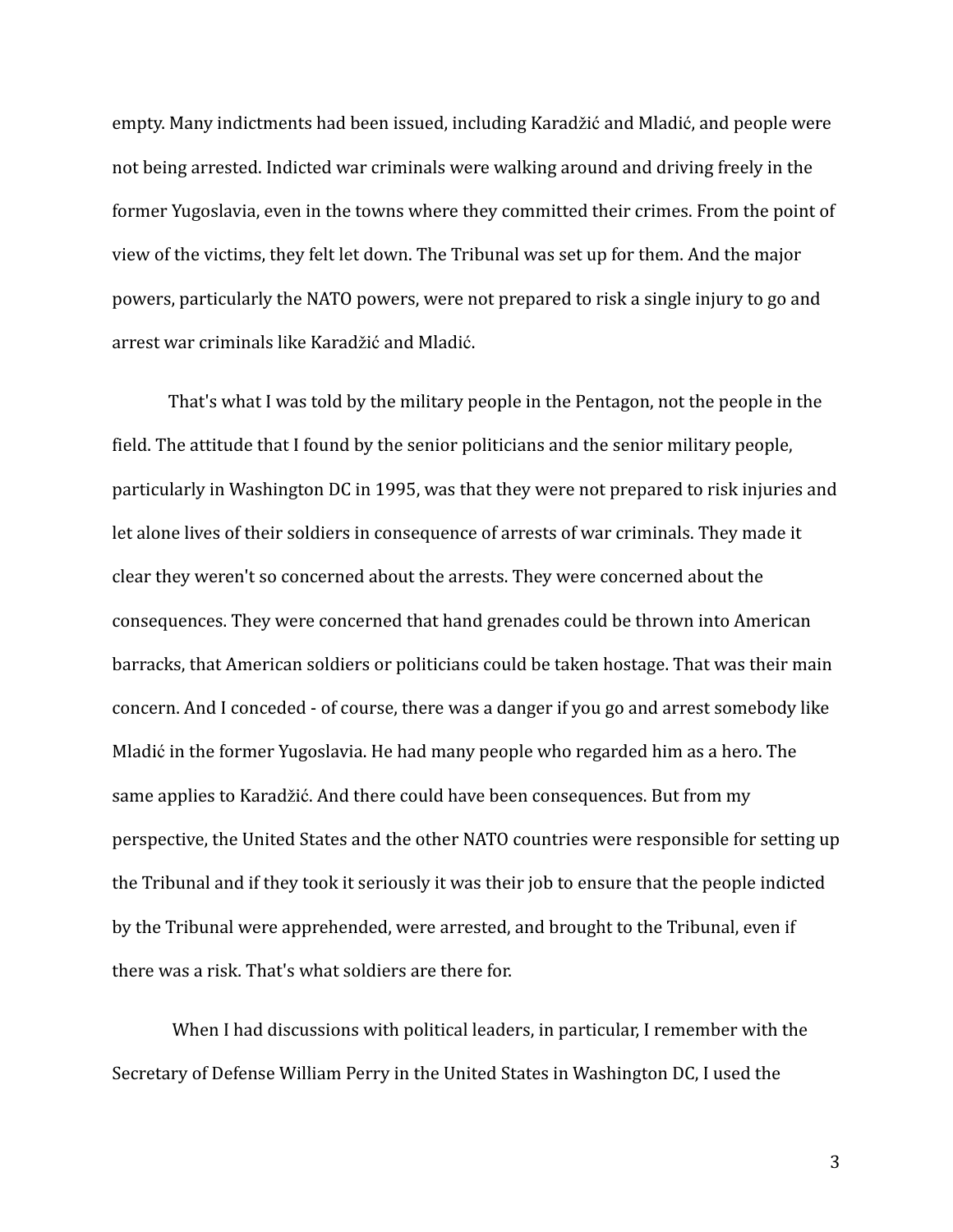analogy of domestic law enforcement. I said, if there was a serial murderer, a serial rapist, who went and hid in some cave in the California desert and he surrounded himself with well-owned bodyguards, the law enforcement agencies in the United States, the police, would never have said: We're not going to risk going to arrest this dangerous man who's got, bodyguards. If necessary, they would have called in the army. And if there was a shootout, they would have gone ahead in order to arrest somebody. And I said: I didn't see why it would be different in respect of the best-equipped army in the world not having the will, though they had the power, they had the capability, but not the will to go and arrest these people against whom such serious crimes had been charged.

#### *The Forgotten Victims*

RG: I also pointed out that when the United Nations Security Council set up the ICTY it was a statement to the victims: We care about you, we're going to do something about your victimization, we're going to set up some criminal justice system to bring the perpetrators to justice and if they're found guilty to be punished. And I said: The victims must have felt good that something's being done. And then, when it took 15 months and there was no prosecutor, they must have felt: What's going on here? They're playing games with us. And then the prosecutor was appointed and again their feelings must have been boosted and they felt: Well, something's now happening. And then indictments were issued against perpetrators, and particularly against Karadžić and Mladić. And they must have felt: Well, now things are happening. And then, of course, when those warrants of arrest were not enforced, I can just imagine how the feelings of the victims must have been too terrible for them. And it seemed to me, and I made the point publicly at the time when in The Hague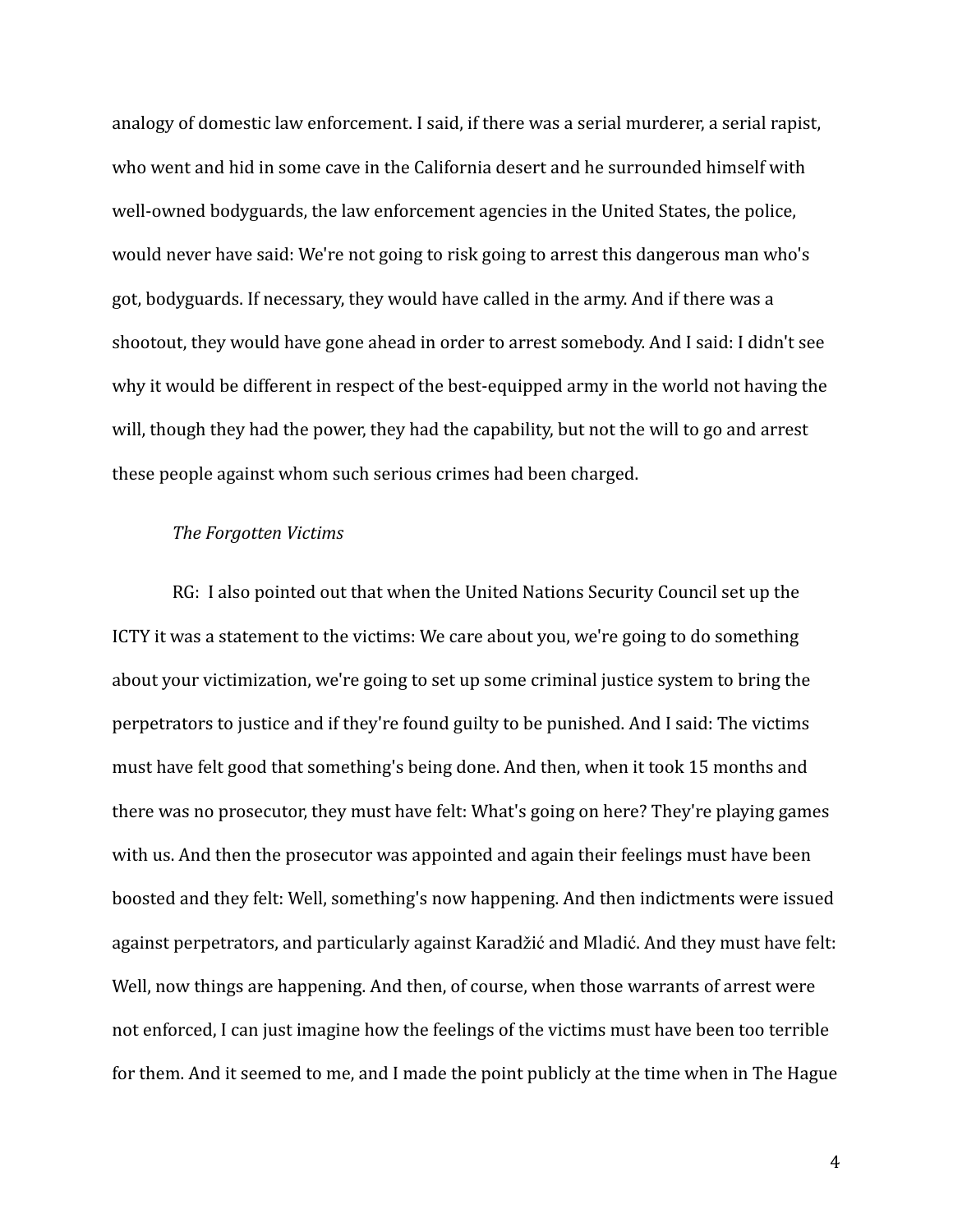and privately in the discussions I was having, that this is a callous way to treat victims. It's almost playing with their feelings and allowing political decisions to get in the way of morality and justice.

MK: The most important indictment you signed has not been tested in court because the accused are still at large. How do you feel about it?

RG: I feel angry and frustrated at the failure of the powers in the former Yugoslavia to have arrested Karadžić and Mladić. In 1995 when they were indicted, they could have been arrested. We knew where they were. The NATO forces, the armies knew where they were. They were traveling around. Of course, they had bodyguards, according to reports. But you had, as I say, the best-equipped army in the world there and there can be no question they could and should have been arrested.

I don't believe that any deal was done as a result of which Karadžić and Mladić were not arrested. I'm not a great believer in these conspiracy theories. I think it's much more simple. It was political, it was the absence or the lack of political will to give the necessary orders. And Richard Holbrooke makes that clear in his book "To End the War", in his book on Dayton. He says that he and the White House, the Clinton White House, wanted to have one of the terms of Dayton the arrest of indicted war criminals, but the Pentagon sent a message saying they were not prepared to risk the lives of their men without a written order from their commander-in-chief, the president. And Holbrooke says: Who could expect the president to give that order in writing during the election year 1996. And I said at the time: Imagine again the victims, that the authors of their misfortune Karadžić and Mladić, if it wasn't an election year, maybe would have been arrested. So it was politics. There were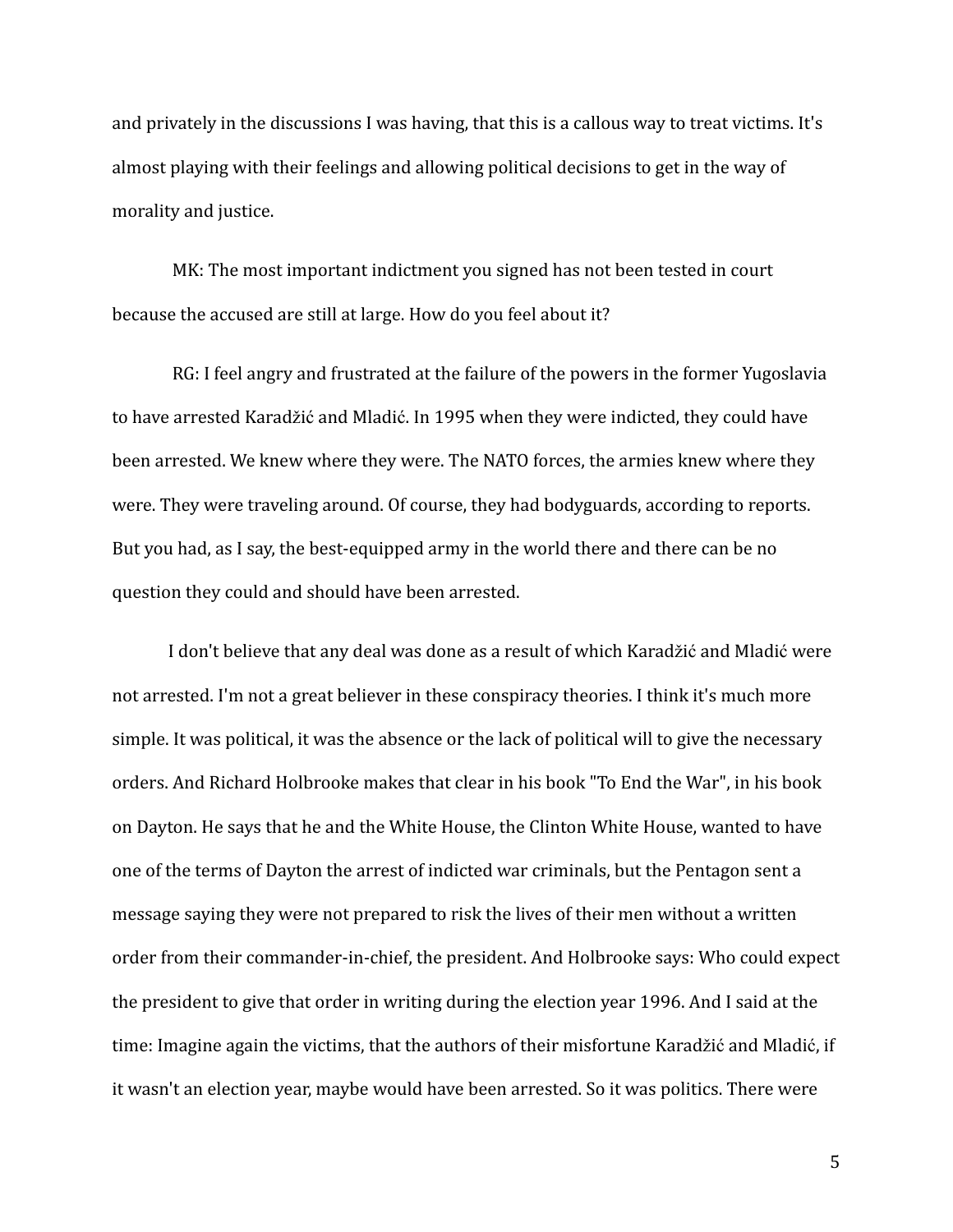no secret deals. I just don't believe that.

### *Moscow's Intervention in Favor of Karadžić*

RG: Shortly before Dayton I had an approach from the Russian ambassador in The Hague, ambassador Skotnikov, saying that he had been instructed to inquire from me whether it would be possible to suspend the indictment against Karadžić to enable him to attend the Dayton meeting. And I explained to ambassador Skotnikov that it wasn't within my power to suspend an indictment. It was possibly in the power of the judges, but I said the judges won't do it if I don't ask them to do it, and I won't ask them to do it. I said: It's just not on. And that was the end of that matter.

#### *No Dayton Accord without the Indictment*

RG: There's no question that the Dayton meeting would not have been held if Karadžić had not been indicted. Because he was indicted he couldn't attend Dayton. Because he couldn't attend Dayton he had to accept that Milošević would represent the Bosnian Serb administration.

It was made very clear by the former foreign minister and Bosnian ambassador Muhamed Sacirbey and also by president Izetbegović that they would not have attended Dayton if Karadžić was at the table. And, of course, that's obvious because Dayton was in November of 1995, few months after the massacre at Srebrenica and there's no way that the Bosnian and Herzegovina leaders could have sat at the table with the Serbian leaders.

MK: But they sat at the table with Milošević who was later on indicted for all those crimes, including Srebrenica. Did you investigate Mr. Milošević?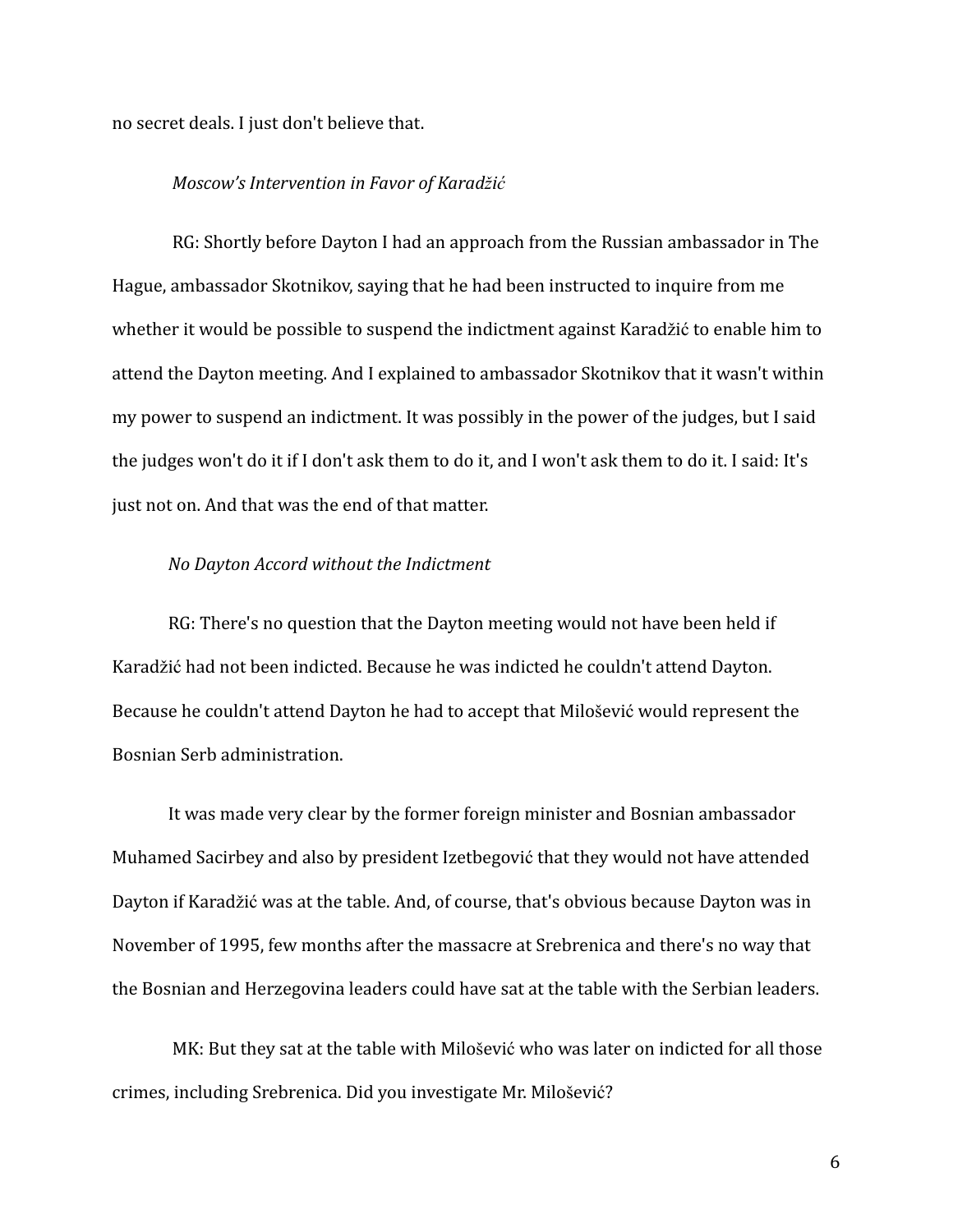RG: I made it clear at the time. I was always asked this question and the answer I gave you repeatedly was that prosecutors can't say who they're investigating. But I gave the assurance that we were investigating all leaders and of course we were investigating Milošević, together with all the other leaders in the former Yugoslavia.

You know, this is the problem that a prosecutor and a war crimes office in a war crimes tribunal has. The journalists make allegations, journalists write their public views in various countries but you cannot indict people on that sort of evidence. It's not real evidence. It's not the evidence that can prove guilt beyond a reasonable doubt. And there were questions asked why we hadn't indicted Arkan and Šešelj, apart from Milošević, and this one and that one. And, of course, it's a slow, tedious, plodding job to get the hard evidence.

MK: You have been criticized by the judges at your time for your pyramidal strategy of the prosecution going from the foot soldiers to the leaders. They issued a declaration asking you to investigate higher echelons of power. What were your relations with the judges at that time and how did you feel about that pressure from the judges?

RG: During the time that I was the chief prosecutor the relationship with the judges was a difficult one. The judges were angry and frustrated and I understood that. And I felt sympathy for them in not having work being prepared. One of the judges, in fact, even said that he felt embarrassed, he couldn't go to his club in his hometown because his friends laughed at him: What kind of a judge are you, you're getting a salary from the UN and you've got no work to do. And they spent a lot of time drawing up the Rules of the procedure and evidence and there was no work being prepared. Our problem was that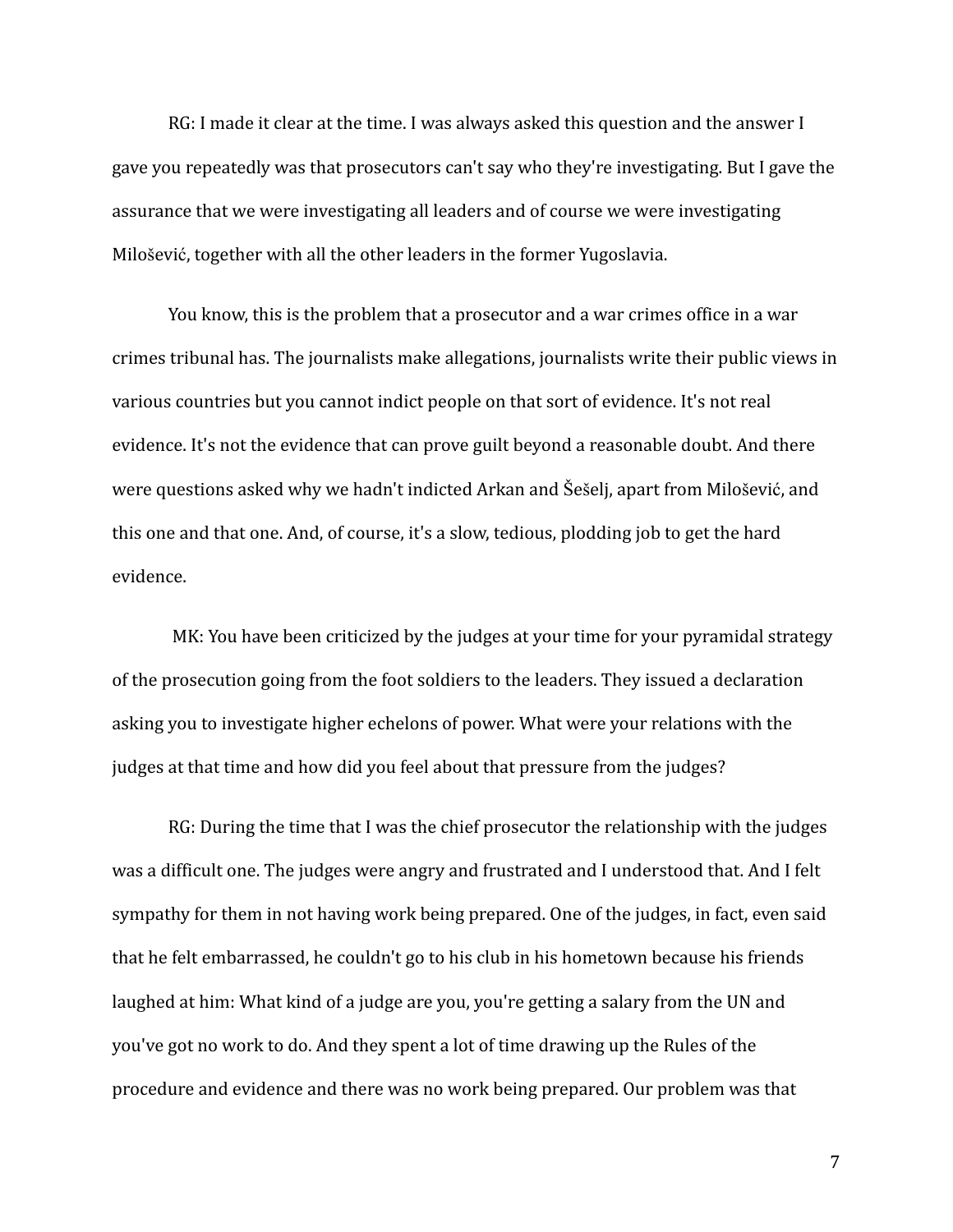unlike Nürnberg - if you look at the Nürnberg record, you'll find the evidence mainly was documentary, the Nazis left documents, they convicted themselves out of their own handwriting - in the former Yugoslavia there was no smoking gun. We had to build cases with witnesses. Who could the witnesses tell us about? They could tell us about the people in the camps, the camp commanders. Even the people at Srebrenica, who could they tell us about? Their battalion commander they could tell us about. They had no evidence to give us about the orders higher up. So we had to build cases from the bottom up. And we had to prove, for example in Bosnia, that the ethnic cleansing happened over a swathe of villages that were important for the Serbs to join where Bosnian Serbs were to Serbia proper. And that's why we had to start with Omarska and Prijedor and all the rest of it and show that some orders must have been given and the orders were given by the people in charge. But without investigating and indicting the foot soldiers we wouldn't have got up. It wasn't the judges' business to know what evidence we were collecting. If they'd have had that information they couldn't have sat in the cases. And it's in that sense that I said that we in the Prosecutor's office to an extent have to protect the judges from themselves because if they would have had information privately from the Prosecutor's office, they could have put themselves in a position where they had a conflict of interest. I could even have put the Prosecutor in the position of having to ask them not to sit because of information they had. And this was the difficulty, and it was a human difficulty. They were concerned that we weren't progressing quickly enough, but they didn't have the information. And this is really the background at that very difficult time in the Tribunal's life.

MK: One of the problems you had with the judges was that they thought that you were traveling too much.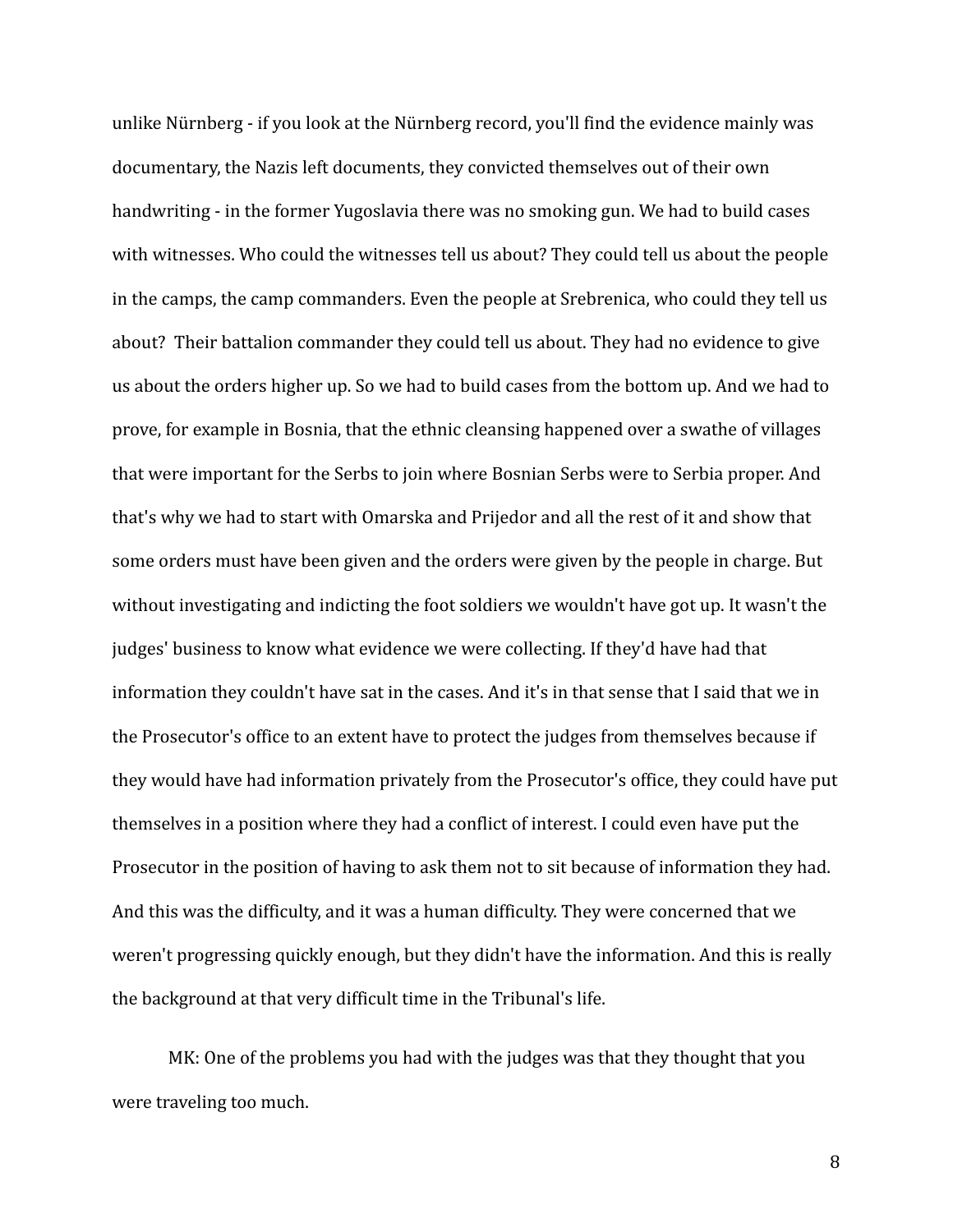RG: No, no, that's not correct. There was only one judge who had that problem. No, no. I never had any complaints from the judges that I was traveling around too much. They understood it was necessary for me to do that. You know, before sending investigators to interview witnesses in any country I had to get the consent of the government. I couldn't just send my investigators into Paris to have interviews. The French government had to agree. I wasn't a private lawyer. This was an international office and if I hadn't gone personally to the capitals to meet the relevant government ministers we couldn't have functioned. It was crucial. The agreement with the United States and later with other countries to get intelligence information - that doesn't fall out of the sky. It took many, many meetings, drafting of agreements. And if you don't do that face-to-face... They weren't going to come to The Hague from Washington. I had to go to Washington. So you know, and the judges understood that.

MK: You had been very much present in the media, very successful. And in that time the media were almost the only ally you had. They've been very important for the survival.

RG: My experience with the media in South Africa was very important. I was running a commission of inquiry at the end of the apartheid era which was crucially important to the whole negotiating process. And if I didn't get the media to understand what I was doing and to be able to inform the public what I was doing we wouldn't have succeeded. We had to build up credibility. For any public institution, particularly a judicial institution, to succeed it has to have credibility from a public point of view. And when I got to The Hague I realized that without media support we were not going to succeed. Without media support, we wouldn't have got money. The United Nations organs, the Budget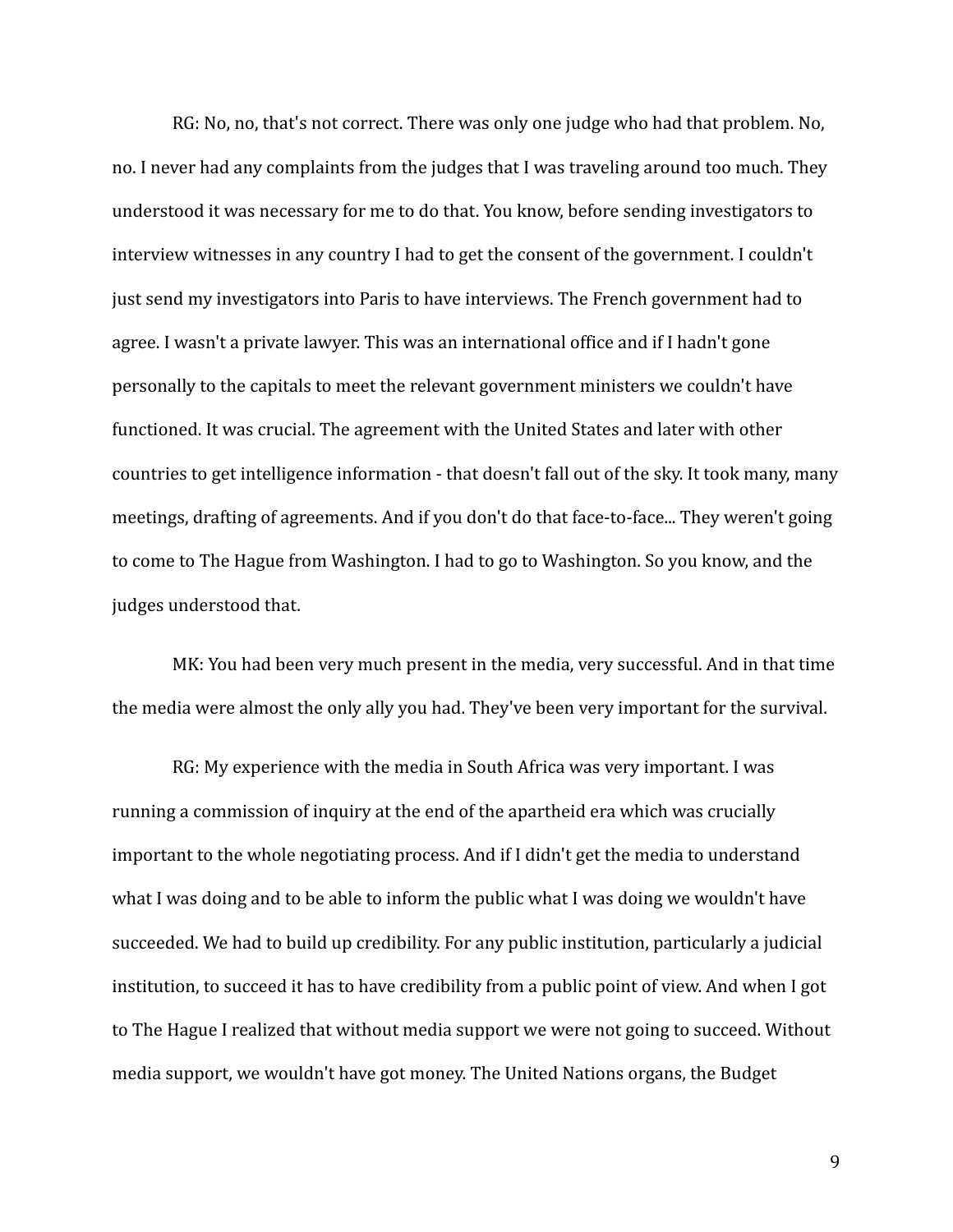Committee, had very difficult decisions. The United Nations at that time was almost insolvent. The United States was not paying its dues to the United Nations and every dollar that went to the ICTY was a dollar less for other United Nations agencies. And that was the reason - it's now in the public domain - the reason Nikolić was the first person indicted. They told me in the UN in New York that if we didn't have an indictment out by November 1994, we wouldn't get the money that year, for 1995. And shortly before November, there was only one person against whom we had evidence that I was prepared to sign an indictment. To sign an indictment calling somebody a war criminal is a very heavy responsibility. It's fortunately shared with one of the judges. But Nikolić was the only one. He wasn't an appropriate first person to indict in the first-ever international criminal tribunal, but if we didn't do it we wouldn't have got a budget. So, there were these political considerations which were also driving decisions which were taken.

There was never one incident during my period of office where there was any hint, any suggestion of political interference. And I think one of the reasons was no doubt that the political people involved knew that if there had been any pressure or any suggestion, I would have made that public. And again, the media was my protector and the protector of the Tribunal. But there were certainly absolutely no suggestions from any politician during my period or any hint of or an attempt to interfere with the work of the prosecutor.

### *The Prosecutor is Not a Politician*

RG: Before indicting Karadžić and Mladić I had absolutely no consultations with any politicians in any country. After Karadžić and Mladić were indicted there was criticism from many quarters. It was in the media. Many politicians in a number of countries felt that it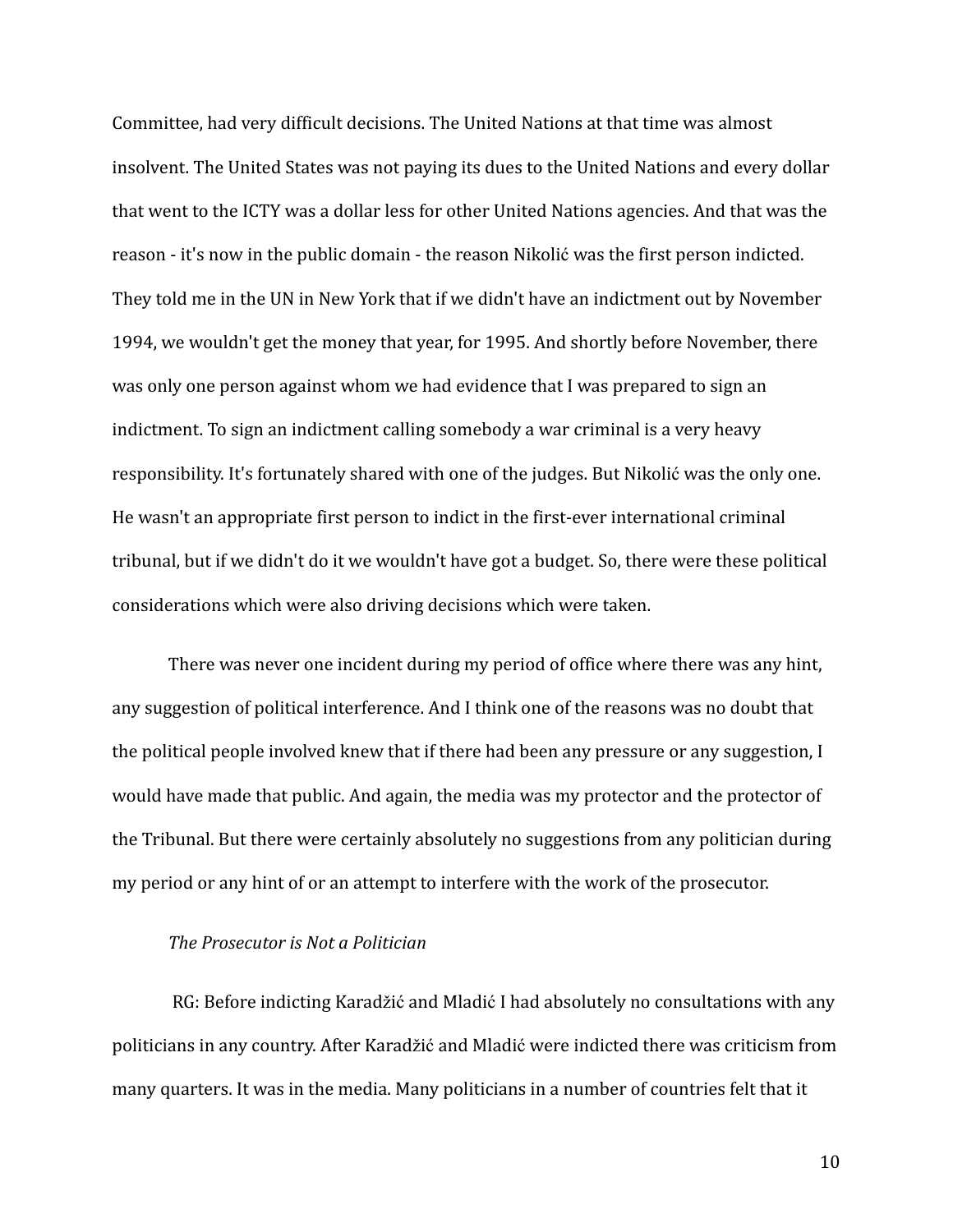was irresponsible to indict Karadžić particularly, but also Mladić when negotiations were in the air. It was before Dayton when the first indictment came out. And my attitude was: That's my job. My job is when we have the evidence to indict people and not to withhold indictments or time indictments to coincide with political events on the ground. No prosecutor can act that way. I wasn't a politician. I had no political advisers. I didn't know what the politicians were doing and for them - to expect me to guess what the political ramifications - would be ridiculous.

#### *The Prosecutor, the Judges, and the Plea Agreements*

RG: The question of plea agreements, or in America they're called plea bargaining, is a difficult question. They're two kinds of plea agreements. The one, and that's common in the United States, is where the prosecutor can give an assurance to the person accused, to the defendant, that if they agree to plead guilty to a lesser crime there'll be an agreed punishment. That binds the judge and the judge is bound by that agreement. The kind of plea agreement as I understand it in the ICTY is a different kind of plea agreement. The prosecutor enters into an agreement with the accused in terms of which the prosecutor says: If you plead guilty to this lesser crime I will withdraw the more important crime and I will suggest the following punishment to the judges. But the judges aren't bound. The judges still retain the discretion to give a higher punishment than the one that's been agreed to between the prosecutor and the defense. Subject to the prosecutor being satisfied that he or she can't prove this more serious crime, I don't believe there can be any moral objection. I think it would be objectionable if there was evidence of genocide and that's withdrawn for a plea of guilty to a lesser crime. I would be very unhappy about that. But if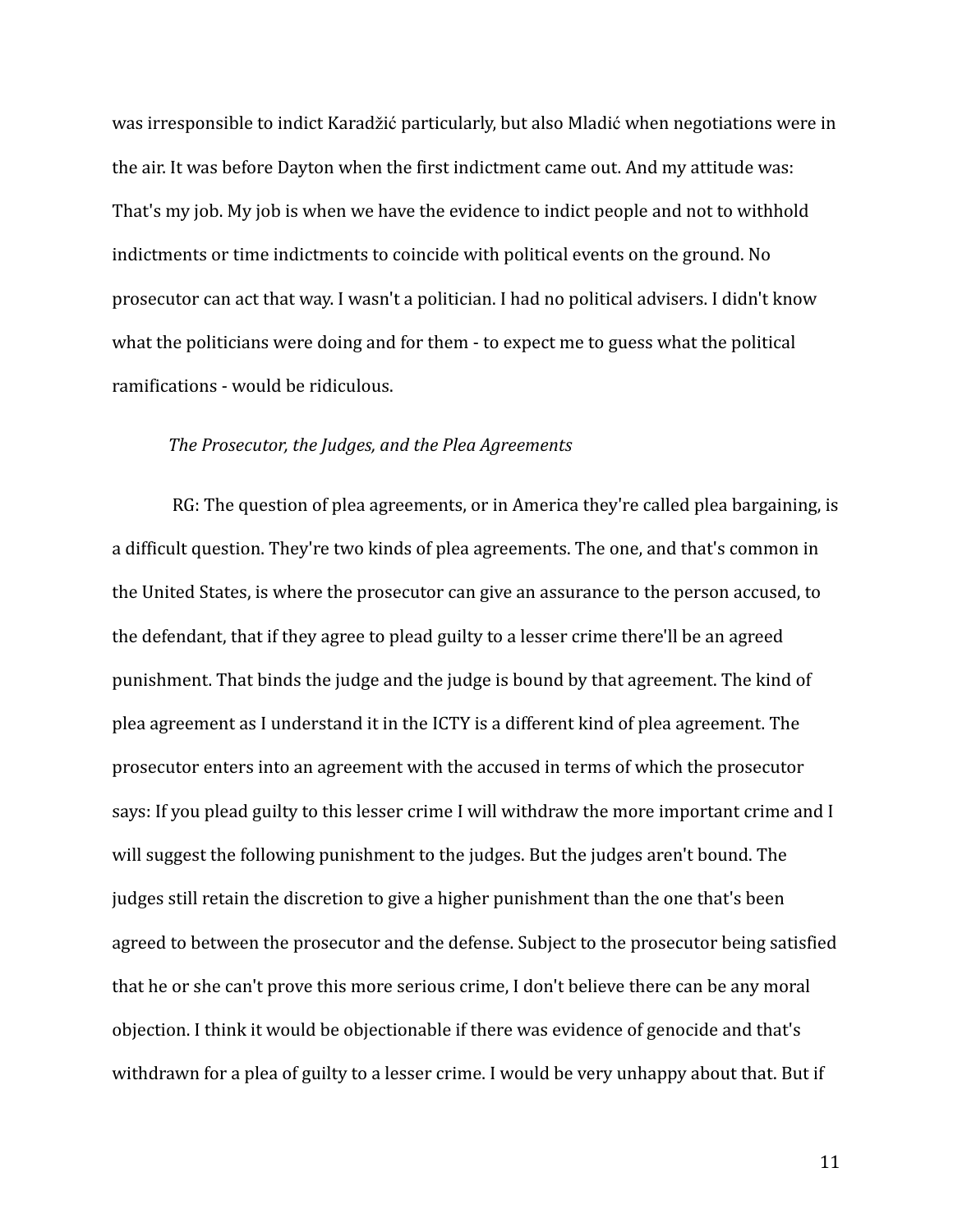the prosecutor felt that the genocide evidence was a bit debatable or shaky and the accused person was prepared to plead guilty to crimes against humanity or other serious war crimes, I can see no reason for the prosecutor not exercising discretion, subject to the control of the judges, because the judges have the final say.

I think guilty pleas are very important. It reminds me a little in South Africa the Truth and Reconciliation Commission were made more powerful by the people who came forward and confessed. When Mrs. Plavšić pleads guilty and other people now are pleading guilty it's sending a message that this happened. Their own supporters can't say: Well, this is fabricated evidence. The guilty person himself or herself says: I did it, this is what happened. And sometimes they apologize for it. But that's the best way to convince the people back home that these things really happened.

## *The Official Documenting of the History*

RG: For reconciliation, you need the truth to be established officially. And whether it's proved by prosecutions, by truth and reconciliation commissions, it's all part of the same recording the history officially. Don't go doing it in journals and newspapers. You need some official body to do it, whether it's in the South African case the Truth and Reconciliation Commission, court prosecutions, and in the former Yugoslavia the work of the ICTY, it's recording the history officially. And that's important because people won't, the victims won't reconcile until they have been acknowledged. They need the acknowledgment of what happened to them, publicly. If that happens then there's a prospect of reconciliation. Of course, time is an enemy. The longer it takes, the more difficult it is. And we're talking about events here that happened more than ten years ago.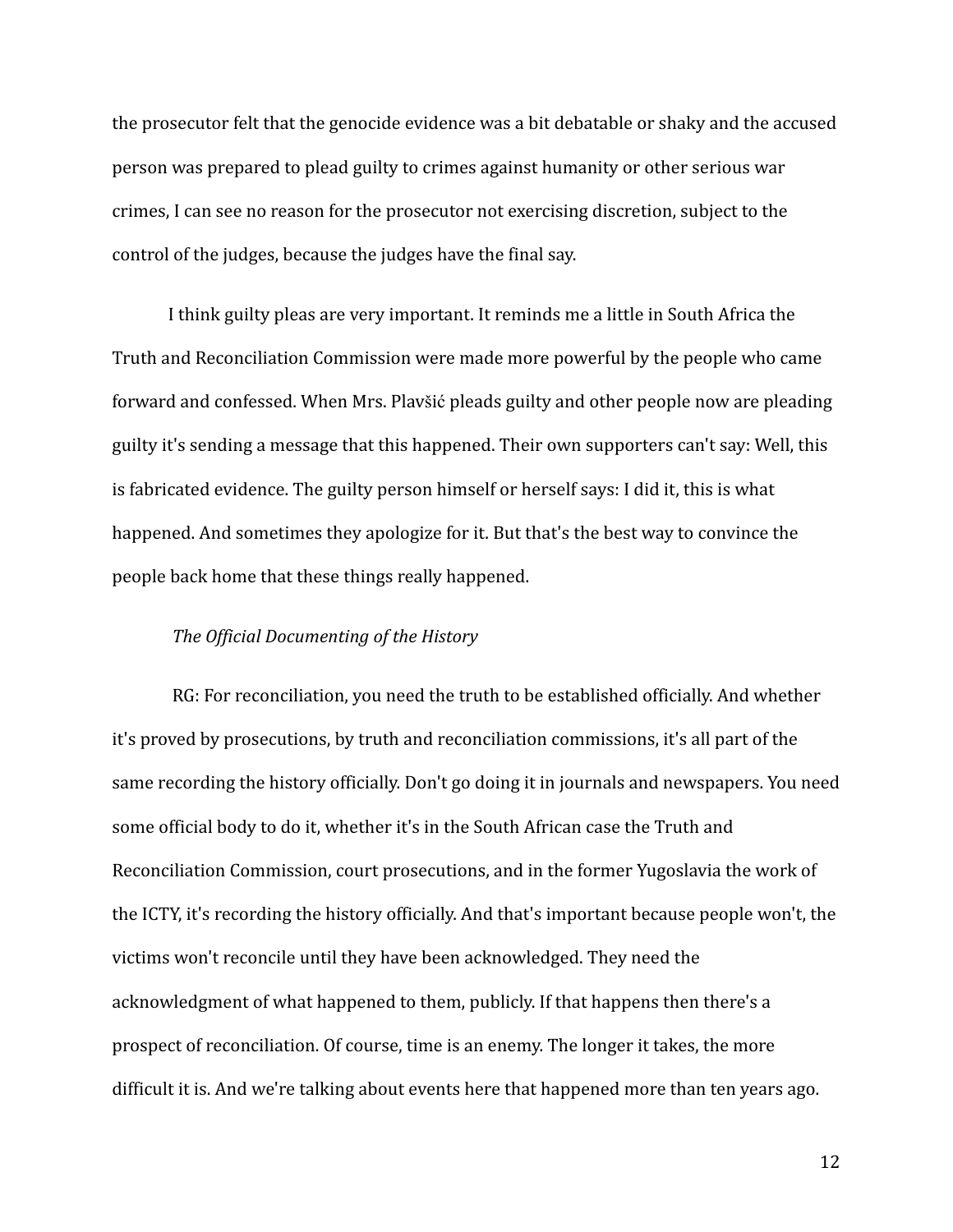That's a long time to wait. In South Africa too. The importance of the plea of guilty is that people are confessing to what happened. If somebody pleads not guilty and they say right through the trial: I'm innocent, and at the end, they are found guilty, there are many people who support them, who regard those criminals as heroes, they say: Oh, well, this was all false evidence, fabricated evidence. But when those people themselves say: Yes, I did it, and give information and give details of what they did, then it becomes beyond the question, beyond any doubt that these things really happened. And that's a very important acknowledgment.

### *Politicians Call the Shots*

You know, the changes after I left in 1996 were again political. It's the politicians who call the shots and who determine whether there are going to be arrests or there are not going to be arrests, the money that's going to be devoted to the ICTY. And what made a crucial difference, in my view, was the change in leadership in London, Robin Cook becoming the foreign minister and joining with Klaus Kinkel in Germany, who was always a great supporter of the tribunals. And then, of course, crucial was Madeleine Albright being appointed as a permanent representative of the United States in New York. I refer to her frequently as the godmother of the tribunals, both Rwanda and Yugoslavia. And it was that political drive, the political will to start making arrests and to increase the funding of the tribunals and, of course, the continuing pressure from the Tribunal itself but also from NGOs, from international and national NGOs in America and in Europe, the French NGOs and, of course, pressure from the former Yugoslavia, from NGOs in the former Yugoslavia.

*The Prosecution and/or a Truth Commission*